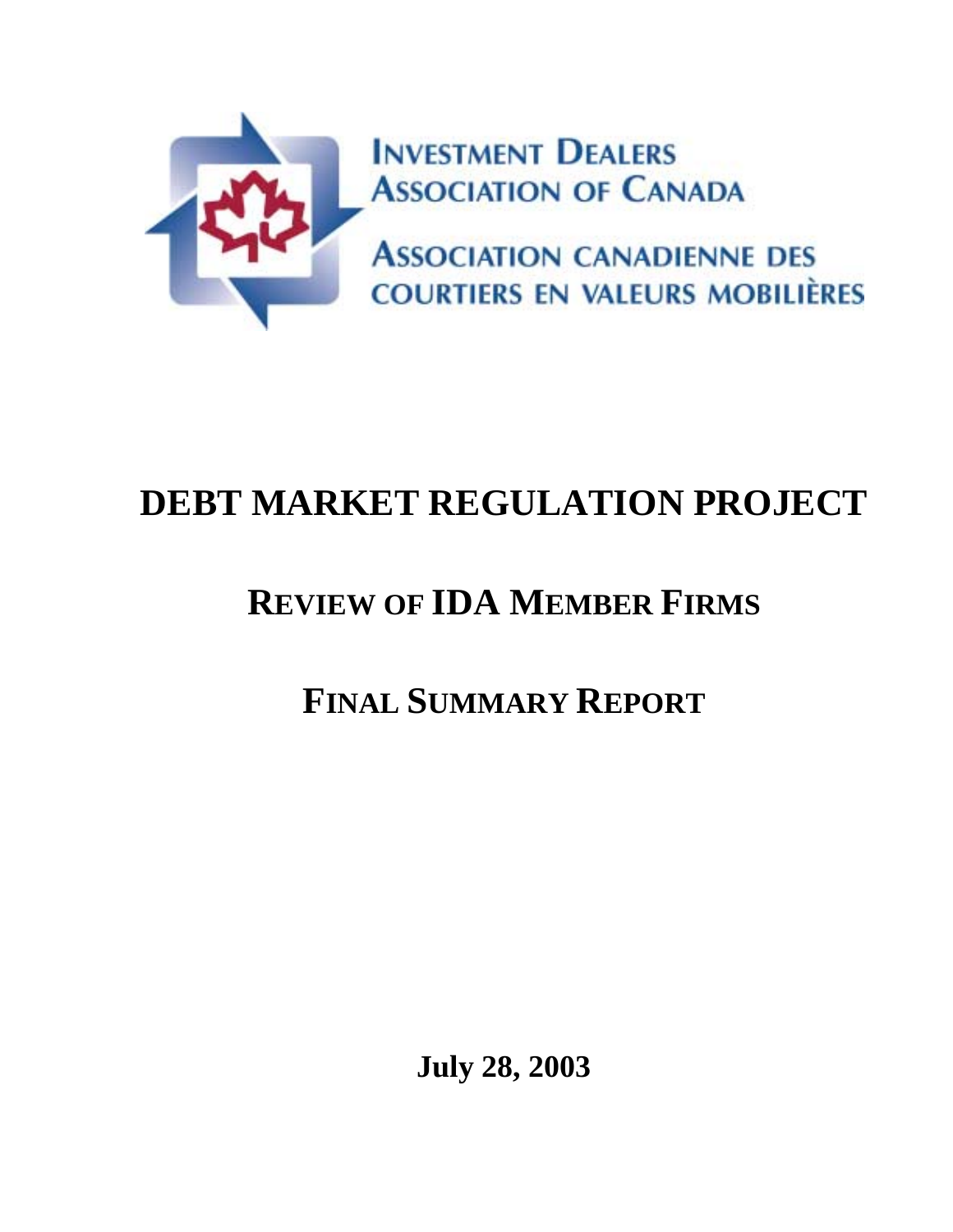### **I. BACKGROUND**

In 2001 the Canadian Securities Administrators (CSA) and Investment Dealers Association of Canada (IDA) began a joint review of the over-the-counter debt markets in Canada, designed to determine whether any regulatory initiatives are required in that lightly regulated market. The project was overseen by a Steering Committee with staff of the Ontario Securities Commission (OSC) and Commission des Valeurs Mobilières du Québec (CVMQ) representing the CSA.

The project was planned to proceed in three stages:

- 1. a survey of market participants to identify issues
- 2. reviews of the debt market policies, procedures and activities of selected firms in relation to the issues identified in the survey and other issues of concern to the CSA and IDA; and
- 3. identification and implementation of remedial measures regarding any problems uncovered in the first two stages. Such remedial measures could, depending on the nature of the identified problems, include rulemaking, more strenuous enforcement of existing rules and/or education of market participants and investors.

This report summarizes the results of the Stage 2 reviews of IDA Member firms.

## **SURVEY OF MARKET PARTICIPANTS**

After a Request for Proposals process, Deloitte and Touche LLP ("Deloitte") was retained to conduct the survey of market participants. It obtained responses to a questionnaire approved by the CSA and IDA, some written and some oral, from a variety of participants including dealers, inter-dealer bond brokers, issuers, regulators, portfolio managers, retail clients, compliance officers and committees dealing with fixed income market issues.

Deloitte completed its report ("the Deloitte Report") on July 16, 2002 and it was made public on December 13, 2002.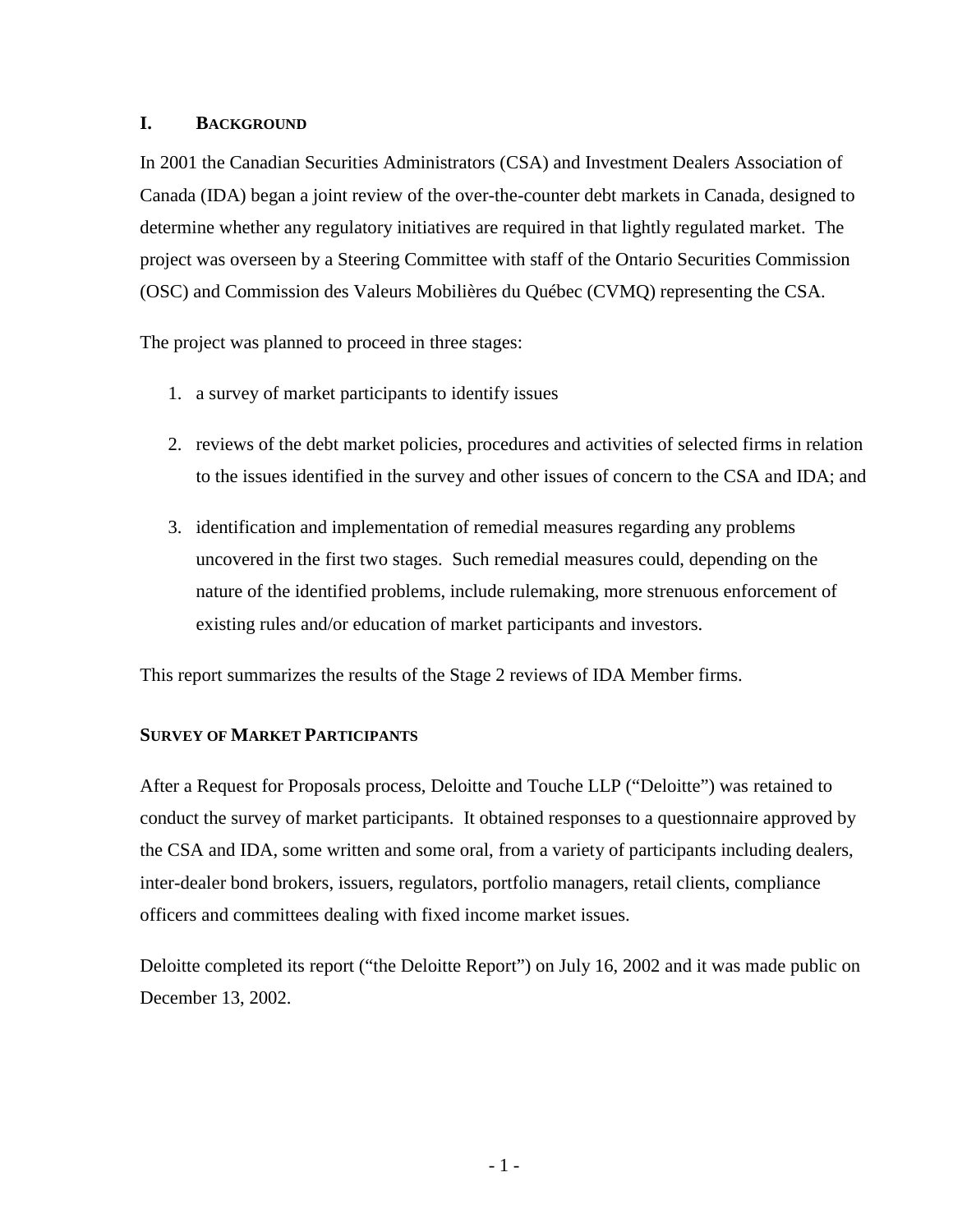The Deloitte report contained the following general findings:

#### **1. Overall Market Integrity**

Concerns about market integrity are minor, although a minority of respondents expressed concerns about certain sharp trading practices and client confidentiality. A majority of respondents rate market integrity in the wholesale market as good, and most market participants feel market integrity has improved in recent years. A minority have some reservations about the fairness of the market, but generally do not support expanded regulation as a response.

#### **2. IDA Policy 5**

Policy 5 is seen by the majority of market participants as sufficient for regulating the wholesale fixed income markets. However, this view needs to be considered in light of how familiar market participants really are with respect to the specific details of Policy 5. Outside of some traders in the dealers, it appears that greater education and training efforts are needed on the contents of Policy 5 and any related internal policies.

#### **3. Compliance Reviews**

The IDA does not currently conduct compliance reviews focused on debt market trading, which in turn reduces the degree of focus and the resources allocated to debt market activities by inhouse compliance departments. In-house compliance functions place little, if any, emphasis on debt market trading. In-house compliance procedures that do exist are not necessarily consistent across firms.

#### **4. Surveillance of the Debt Markets**

Respondents do not believe real-time market surveillance is warranted due to lack of concern over debt trading issues and the cost that would be incurred relative to the perceived benefits. A minority supported the use of off-line (after the fact) surveillance reports.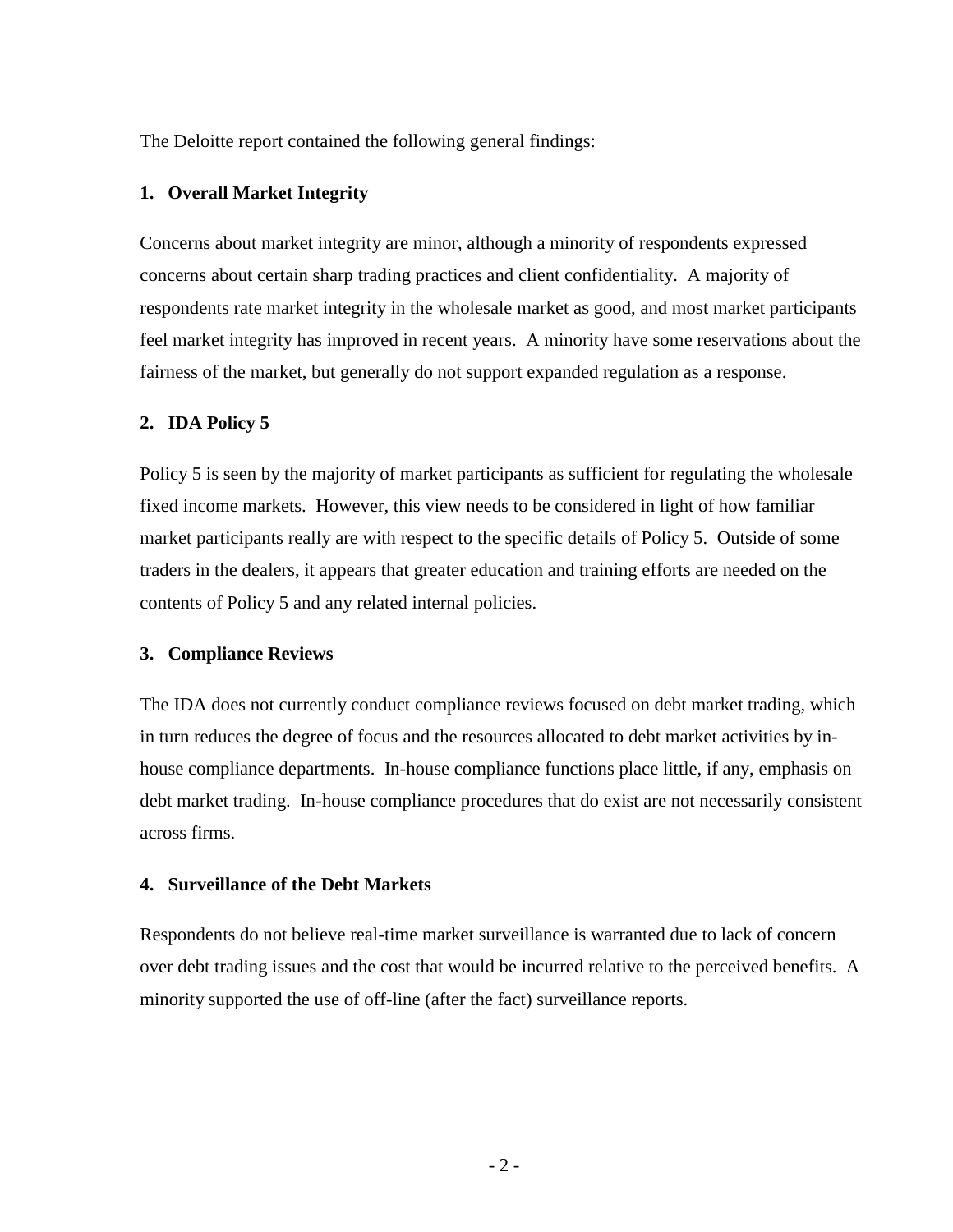#### **5. Retail Markets**

A strong consensus exists that reforms are needed in the retail market. The primary issue is poor transparency, which is increasingly an issue in light of advances in transparency in wholesale markets. Poor transparency can lead to other problems such as unreasonable prices or mark-ups, lack of understanding of debt markets, and clients' inability to safeguard their own interests.

### **6. The Complaints Process**

Market participants, in particular institutions, are not aware of any formal channels for communicating their complaints about fixed income markets, especially with respect to market integrity issues. The complaints process that exists is not transparent to market participants.

## **II PURPOSE AND METHOD OF DEBT MARKET COMPLIANCE REVIEWS**

Stage 2 of the project, reviews of debt market practices at selected IDA Member firms, was designed to determine whether the findings of the Deloitte survey – based as it was on the opinions and observations of market participants – were reflected in the actual practices and records of IDA Member firms.

Mr. Michael Sharpe was retained by the IDA as a consultant to develop a separate sales compliance module on debt market trading. Mr. Sharpe was General Counsel and Head of Compliance at RBC Dominion Securities Inc. and then CIBC World Markets Inc. until 2001. He had extensive experience dealing with debt market compliance issues, both retail and institutional, and was retained by Deloitte to assist in the development of the survey and evaluation of the responses and the report.

In consultation with CSA and IDA staff, Mr. Sharpe prepared an examination program covering the following areas:

- 1. Supervision of Account Activity
- 2. Fixed Income Research
- 3. Soft Dollar Arrangements
- 4. Accounts of Individuals
- 5. Retail Fixed Income Desk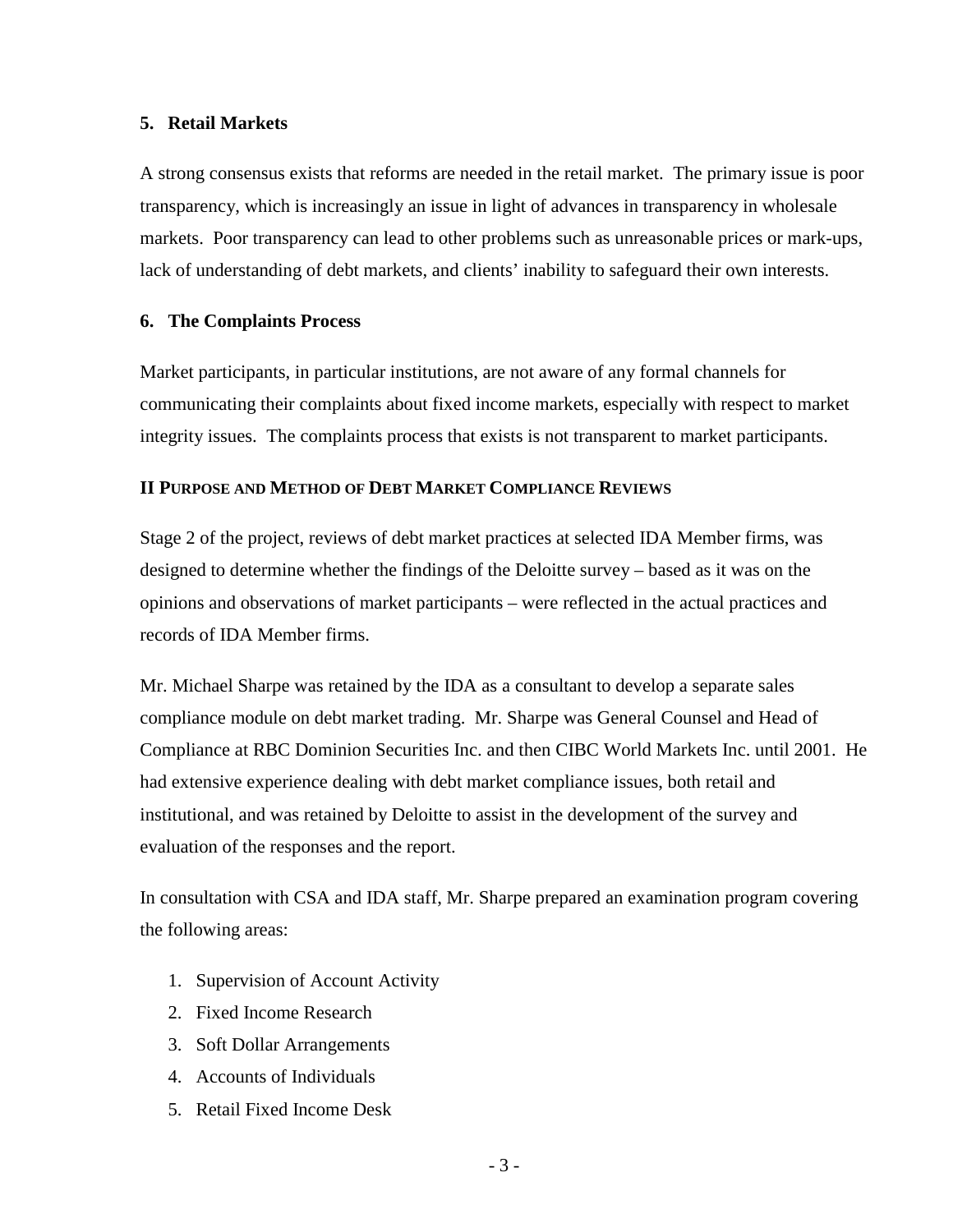- 6. IDA Policy 5
- 7. IDA Policy 7 (on sale/repurchase agreements or "repos")
- 8. Underwritings
- 9. Information barriers
- 10. Registration
- 11. Order Entry
- 12. Best Execution
- 13. Exceptions to Policies
- 14. Fixed Income Derivatives
- 15. Problems and Complaints.

Mr. Sharpe also provided initial training and guidance to IDA staff assigned to conduct the reviews.

The CSA/IDA steering committee selected five IDA Members for review: 3 large, integrated, bank-owned dealers with both institutional and retail customers, and two independent dealers – one that deals only with institutions and the other only with retail clients. The integrated dealers and the independent institutional dealer also trade inventory positions. The dealer with only retail business does not maintain fixed income inventories, trading only to or from other dealers in response to retail orders.

The reviews were conducted between November, 2002 and February, 2003. Three were stand alone and two were conducted as part of a full sales compliance review of the dealer.

#### **FOCUS OF THE REVIEWS**

While all sections of the new program were completed at all of the selected members, for the purposes of the project and this report the following were the areas of focus:

- 1. IDA Policy 5
	- a. Familiarity of the Member and its debt market department staff with its contents;
	- b. Extent and contents of related, firm specific policies and procedures, with particular attention to the definition of prohibited practices such as frontrunning;
	- c. Enforcement of Policy 5 and related policies and procedures.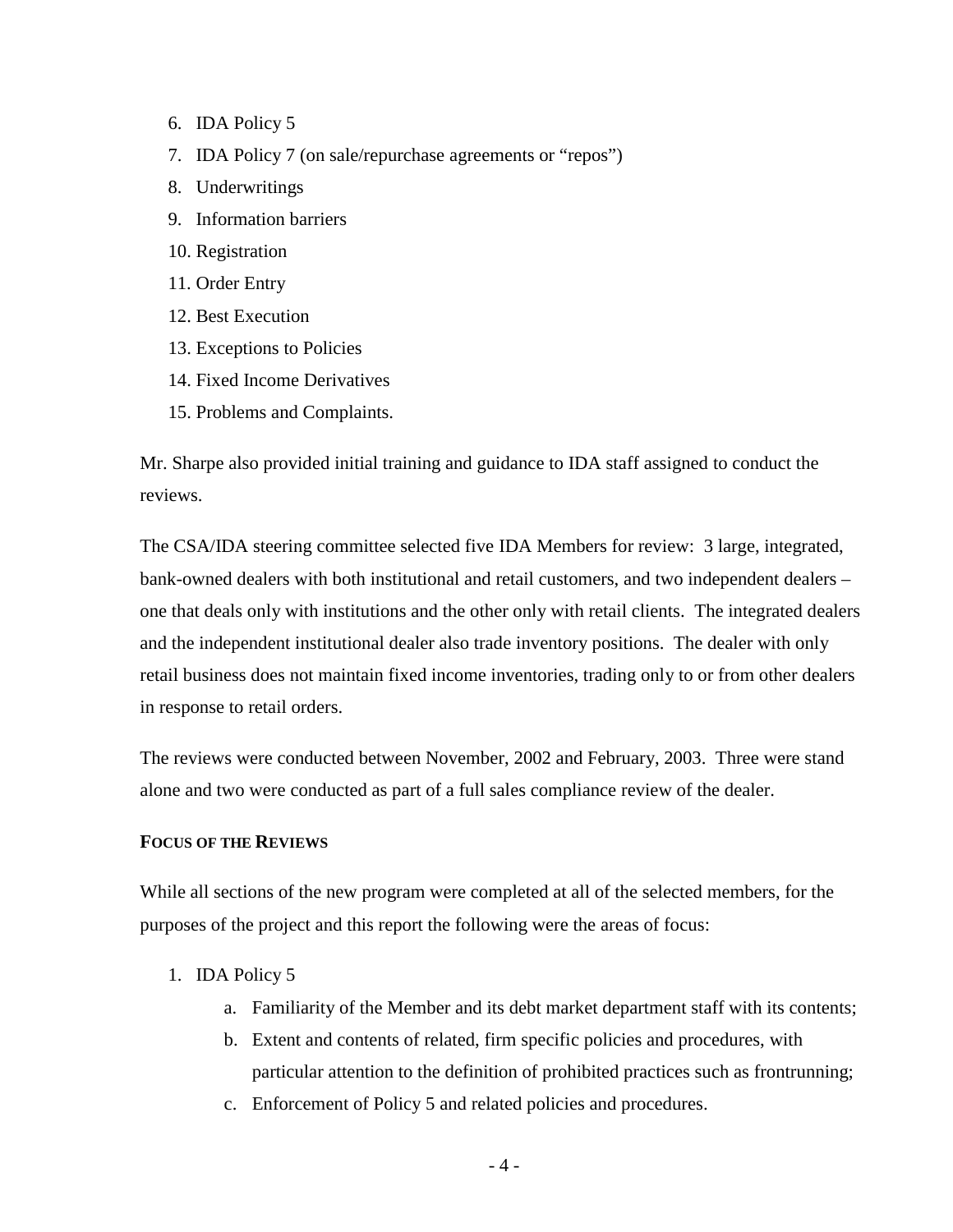## 2. Primary Markets

- a. Information barriers between government finance and trading;
- b. Information barriers between underwriting and trading.
- 3. Secondary Markets Retail
	- a. Mark-ups
	- b. Suitability
	- c. Best execution
	- d. Effectiveness of in-house compliance
- 4. Secondary Market Institutional
	- a. Confidentiality of client orders and positions and frontrunning

The following sections of the report will deal with the findings in each of these areas across the five reviews.

## **III. IDA POLICY 5**

IDA Policy 5 was implemented in 1998. It was developed in association with the Bank of Canada and Department of Finance (Canada) "to describe the standards for trading in wholesale domestic Canadian debt markets expected of Members of the Association, their affiliates and the customers and counterparties with whom such Members deal." It enunciates standards regarding firms' standards and procedures, dealings with customers and counterparties, market conduct and enforcement.

1. Knowledge of Policy 5

The four Members having institutional clients and inventory trading are familiar with Policy 5. Three have integrated its contents into their firm policies, procedures and codes of conduct. One has included the text of the policy itself as a part or appendix of its policies and procedures. The retail only dealer generally had not addressed Policy 5. The discussion below regarding Policy 5 therefore generally omits the retail firm.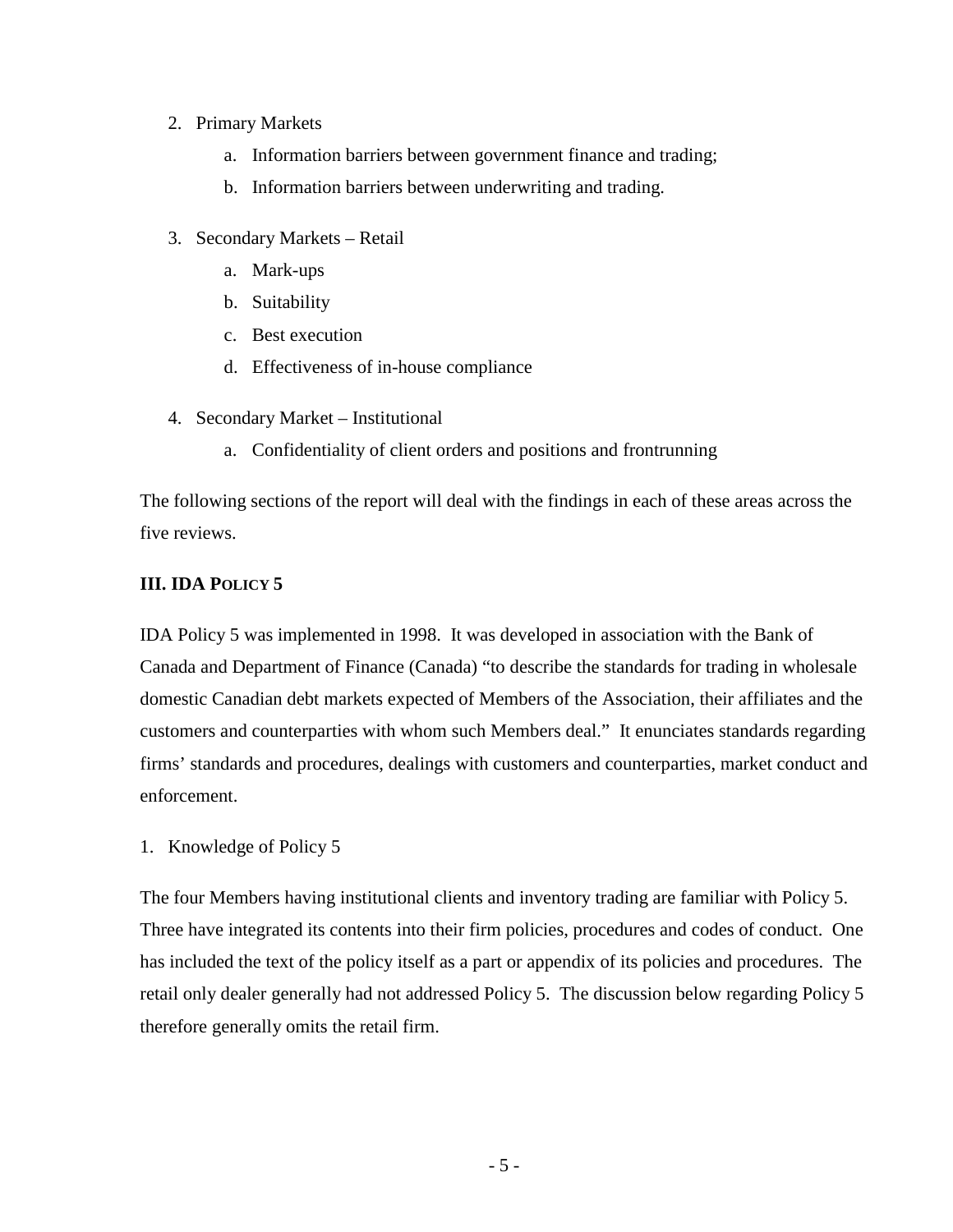## 2. Training

Two firms had conducted specific training regarding Policy 5 as part of their regular training process. The three firms that integrated Policy 5 into their policies, procedures and codes of conduct collect annual attestations from employees that they are familiar with and will abide by those policies, procedures and codes of conduct. The one institutional firm that did not integrate the policy gets attestation from all fixed income traders that they are familiar with and will abide by Policy 5.

## 3. Definition of Prohibited Practices

None of the firms reviewed provided any debt market specific guidance as to what constitutes manipulative trading or frontrunning. Three had definitions of frontrunning in their policies, procedures and codes of conduct that relate to equities trading. One Member expressed the opinion that any frontrunning would be identified easily by the client, which would cease to do business with the Member, hence it is self-policed.

### 4. Enforcement

All Members doing principal business indicated that daily trading is reviewed, in two cases by the institutional compliance department and in one case by trade desk managers. One Member has a dedicated fixed income compliance officer. The retail-only Member did not conduct trading reviews in relation to Policy 5, but has now assigned a compliance officer to implement a review procedure. Other departments such as credit and risk management are also involved in some aspects.

The Members that trade as principal were asked about several specific supervision items:

**Concentration** 

All Members review position reports, generally from a credit or risk management perspective.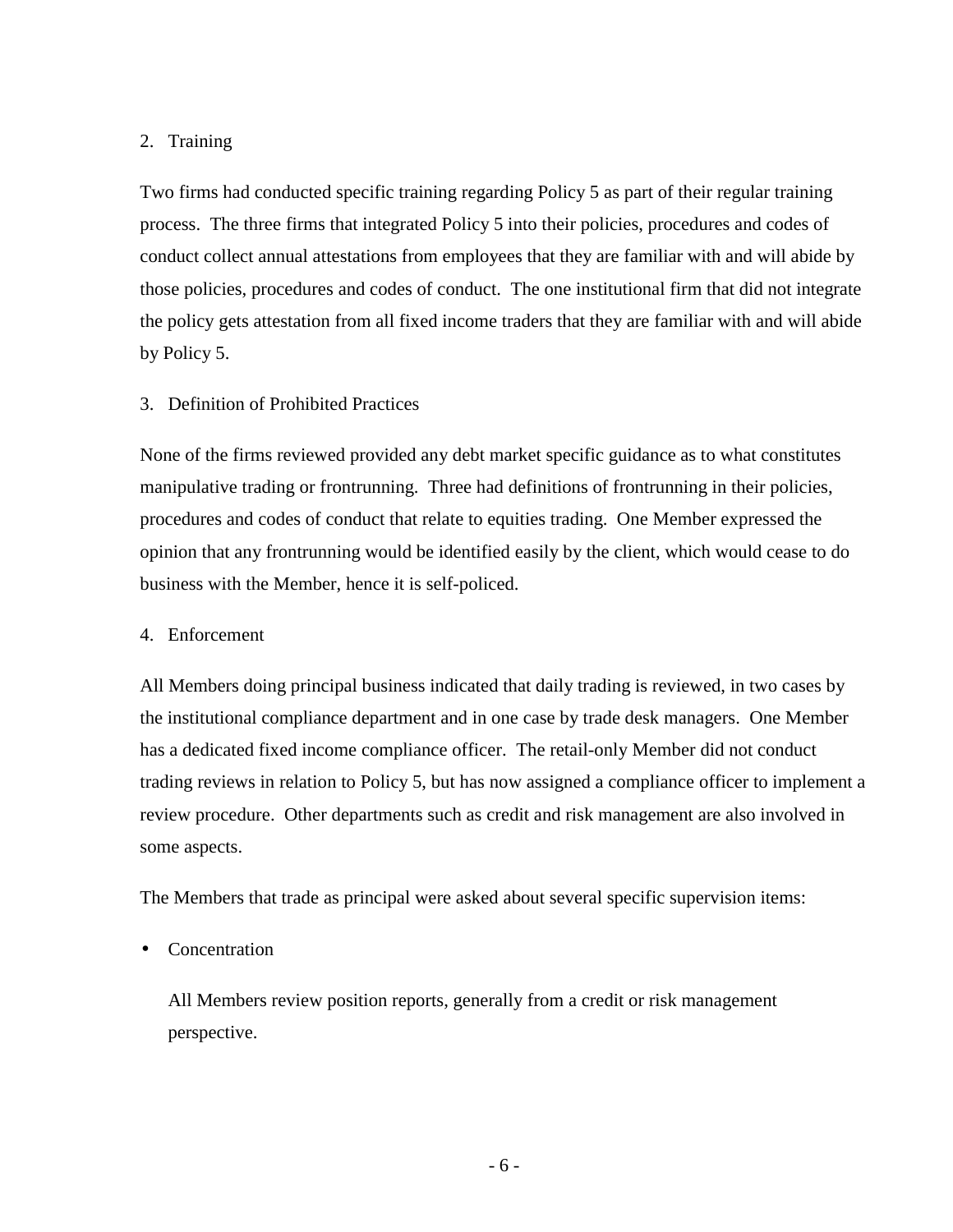• Unusual differential in the traded yield between issues of similar maturity

While Members look at inventory pricing, they do not generally look at this kind of issue. Two Members indicated that any such differential would be caught on a real-time basis by trade desk supervisors. One indicated that any unusual spikes or spreads in Government of Canada issues would be caught by the Bank of Canada, which would request a commentary.

• Unusual gap between the repo rate and the overnight rate for the same type of securities over a sustained period of time

Other than through pricing of inventory, Members did not review for this. One Member indicated that it is self-policing, as market participants would not do business with a dealer that did not offer competitive rates.

• Unusual trading volumes in a particular issue

None of the members thought that this was something that could be looked for, because the market is driven by institutional business which is often in large volumes. Members indicated that they would not be able to define an "unusual volume."

None of the Members was aware of any instance of a failure by the Member itself, its affiliates or its customers to comply with Policy 5.

### **Conclusions**

While the large dealer firms are familiar with Policy 5 and have incorporated it into their procedures, there is a lack of specificity or common understanding of what exactly constitutes improper conduct under the Policy. Terms that appear in the policy like frontrunning, borrowed from equity auction markets, are widely believed to have no application in the secondary debt markets. There was a general belief among compliance personnel that the institutional nature of the market prevents most improper activity and therefore makes compliance efforts unnecessary.

While equity auction market abuses may have no counterparts in the dealer debt markets, Policy 5 was written in consultation with market participants and the Members reviewed produced no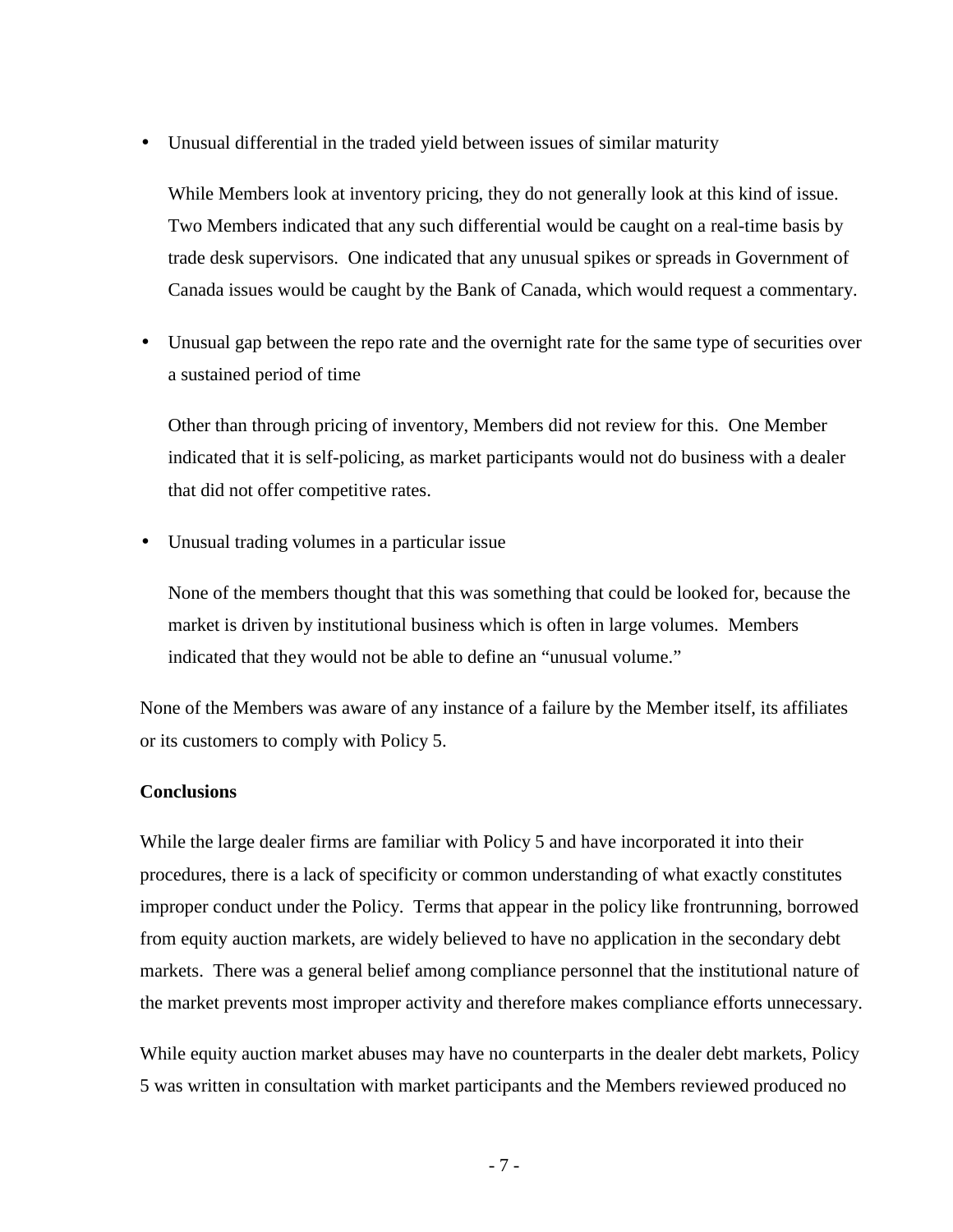reasoned arguments in support of their conclusion that some of the improper activities specified in Policy 5 were either non-existent or would be identified and the perpetrators sanctioned informally by market participants withholding their business. There therefore appears to be a gap between the concerns of the authors of Policy 5 and the understanding of those at Member firms charged with implementing it.

There is also a gap in information related to trading volumes or unusual price patterns because there is no centralized data. Members expect the Bank of Canada to spot any problems in Government of Canada issues or just expect that unusual prices would be identified and corrected by the trade desk supervisors. While this may be so for government and major corporate debt issues, there is no guarantee that smaller, less widely held corporate issues are not subject to risk of manipulative activity. Special features like convertibility may add to the risk.

#### **IV. PRIMARY MARKETS**

#### 1. Government Issues

Only one Member indicated that it has strict information barriers between the Government Finance Department and trading. Its Government Finance Department is on a separate floor from the fixed income trading area. It indicated that there is never any need to bring traders over the wall.

Generally, the other Members did not view government issues as raising information barrier issues. Government of Canada issues are sold though the auction process and Provincial government issues are priced on a spread against benchmark issues.

#### 2. Corporate Issues

Members were more aware of information barrier concerns for corporate debt issuers, but the procedures were less rigorous than for equity issues. Three Members indicated that many corporate fixed income issues are not material. Two noted that medium term note issues for large corporate issuers are done by shelf prospectus, therefore the information is largely public and the issues are priced and placed so quickly that there is little or no reason for concern about insider trading. Two indicated that issues were arranged only by corporate finance and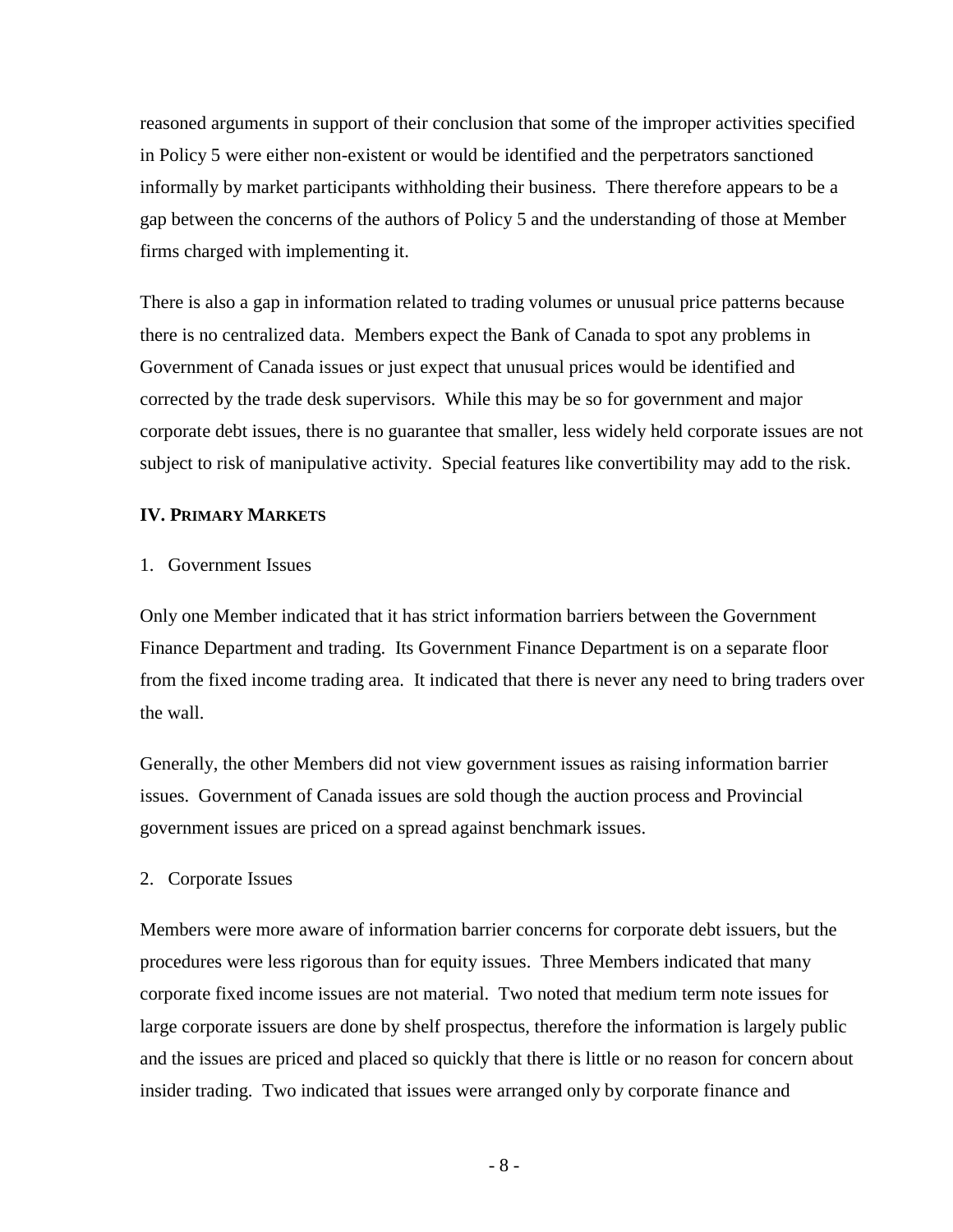syndication personnel; one reported that senior traders may be asked for their opinions on pricing but are aware of the requirement to keep the information confidential until the issue is announced.

Generally, Members indicated that the specific, formal information barrier procedures for new equity issues are not in place for corporate debt issues. Only one Member indicated that it may place securities on a grey or restricted list in relation to a debt issue; there is no record keeping regarding knowledge of the issue within the dealer. Instead, Members appear to rely on their personnel being aware of general requirements not to use or disseminate material non-public information. One dealer indicated that the only time formal procedures are implemented is when the issue relates to a significant transaction such as an acquisition or reorganization.

The three bank-owned Members all indicated that the corporate loan book is held at the bank and that there are information barriers between the bank and the dealer. One Member reported that persons with knowledge of the loan portfolio are located on the trading floor, but are not involved in trading fixed income or equity inventories. The Member is considering what information barrier procedures, if any, should be implemented, but is having some difficulty in the absence of any guidance on the issue and because information about public corporations' borrowing is in the public domain.

#### **Conclusion**

In general, inside information and information barrier issues in relation to new debt issues do not appear on Members' radar screens. The Deloitte report notes that some commentators suggested that dealers may use information from underwriting/syndication departments to move markets in order to influence prices quoted to issuers for new issues. While the nature of the issuers and processes for new government debt issues make the receipt and abuse of non-public information much less likely, the Deloitte study notes that one commentator said that the problem was worse for government issues than for corporate issues. However, it is notable that neither the Association nor any dealers reviewed have ever received any complaints from issuers in this regard.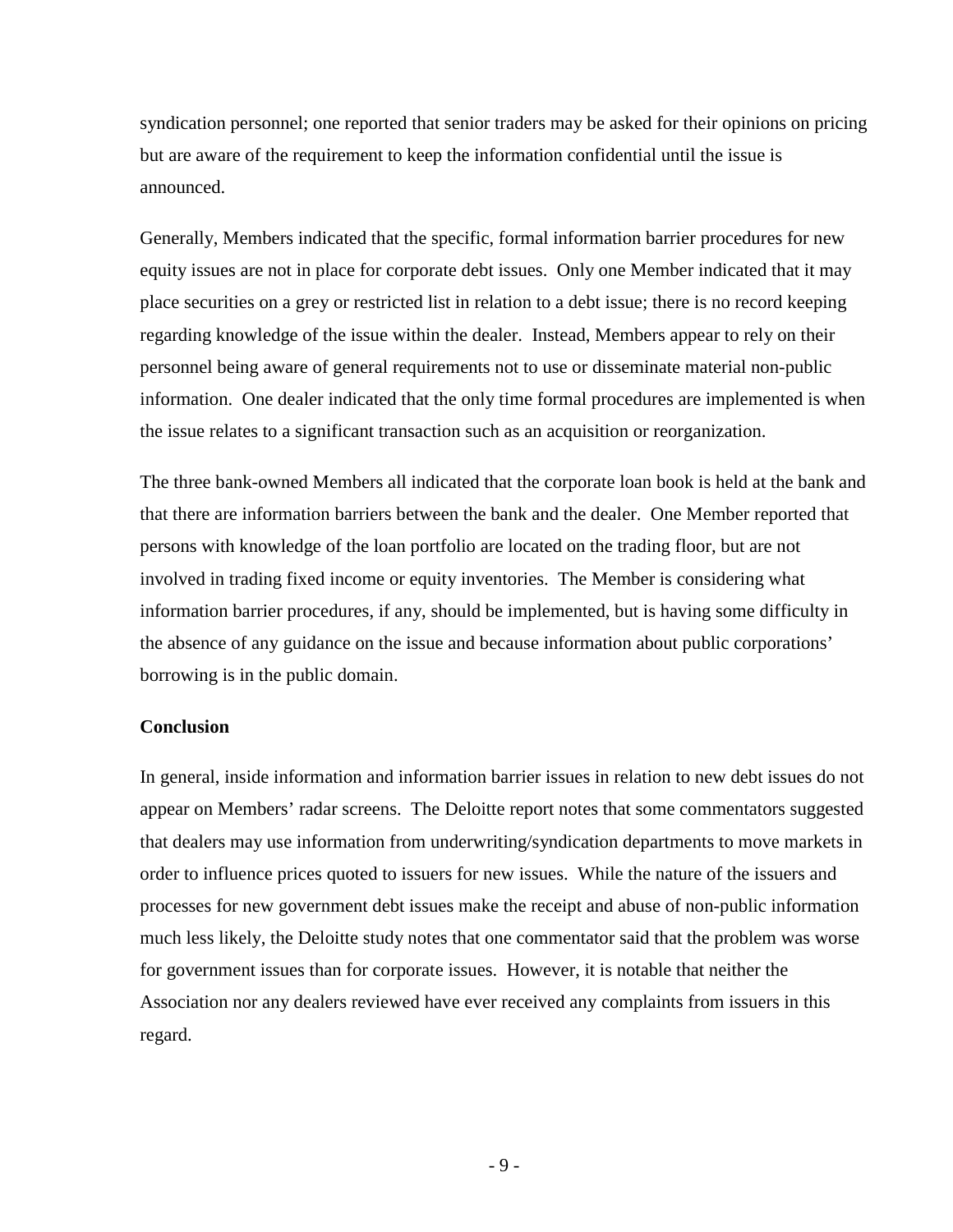Similarly, while in many instances new corporate debt issues have no impact in either the debt or equity markets, some issues may have an impact on a corporation's financial structure sufficient to affect the price of its other securities. Some firms do not appear to have determined how and when to implement information barrier procedures with respect to upcoming debt issues, such as maintenance of records of the receipt of information and maintenance and checking of grey and restricted lists.

#### **V. SECONDARY MARKETS – RETAIL**

As previously noted, one Member reviewed does institutional business only so all questions regarding retail trading were irrelevant.

1. Mark-ups and Commissions

The three Members who have inventories generally fill retail orders out of inventory. In one case registered representatives have direct electronic access to enter orders against inventory at prices set by the institutional trading department for institutional clients; at the other two there is a separate retail inventory marked up from the institutional inventory. At both of those firms registered representatives enter electronic orders directly against the retail inventory at the quoted prices. At one firm, if the issue is not carried in inventory, the retail desk will go to other dealers to fill the order. At the other, while the retail desk can also go to outside dealers for bonds not in inventory, it will first suggest to the registered representative a comparable issue that is in inventory.

All of the dealers reported that prices are set by the institutional trading department based on benchmark issues. Two Members have guidelines regarding mark-ups and monitor for compliance with those guidelines. The Member whose registered representatives can trade directly against institutional inventory reported that any trade outside its mark-up guidelines would automatically be routed to a trader before execution for enquiries as to the reason for the price.

All three Members also have minimum and maximum commission guidelines and exception reports that are used to review any commissions outside those guidelines. The commission is set by the registered representative and is negotiable, but is included in the overall price to the client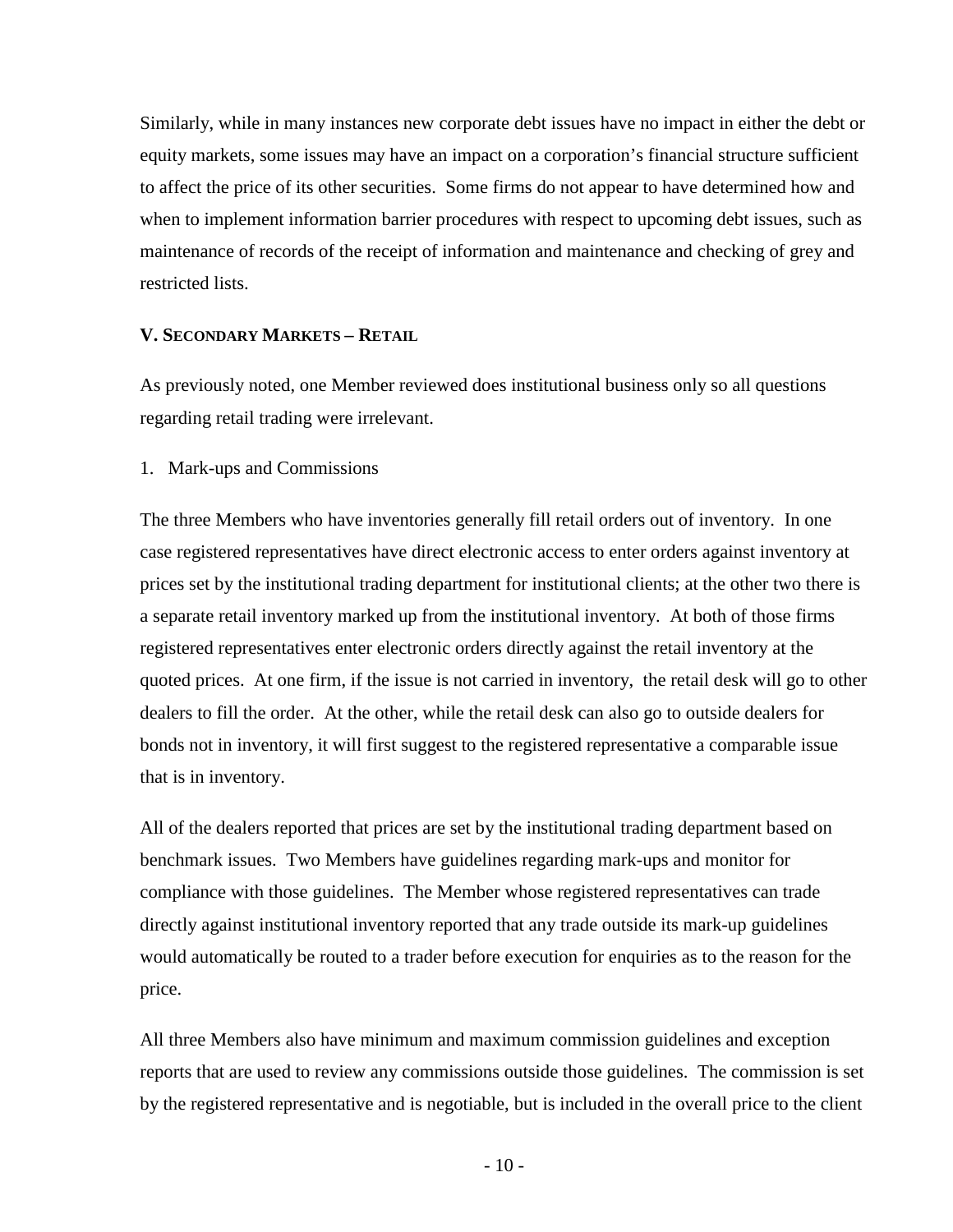rather than as a separate, added commission. The price to the client can therefore include a mark-up and a commission or both. One member indicated that it has encountered more problems with commissions discounted below the minimum guideline than with those above the maximum guideline. Another showed generally lower commissions on sell transactions, and reported that the commissions were usually discounted and often none were charged because the proceeds were being used to buy a different issue and commissions were charged on the buy.

Exceptions to mark-up or commission guidelines were handled by different supervisors at different Members, including branch managers, head office retail supervisors and trade desk supervisors.

The retail-only Member that does not trade from inventory also has mark-up and commission guidelines, but prior to the review had not monitored adherence to the guidelines. It has reported that it is now starting to do.

All of the Members reported that the same processes were used to supervise mark-ups and commissions on strip bonds and residuals as for other fixed income products.

Exception and trading reports were reviewed at the three Members having them. The exception reports worked as described. Trading outside of the mark-up and commission guidelines were identified at one Member in an exception report and questioned, but were not generally reversed. These frequently related to low volume orders in which minimum commission levels put the percentage commission above the guidelines.

The rates on all of the commission matrices vary with term to maturity between \$0.10 and \$1.00 at one dealer, \$1.50 at another and \$2.00 at the third. Actual totals were obtained from one dealer on 2,461 retail trades over a five day period. The average mark-ups were \$0.516 on buys and \$0.616 on sells. In terms of percentage of the cost the trade the average was 0.62% on buys and 0.71% on sells.

Trades in the same issues on the same days by retail and institutional clients at one dealer were compared. All were within the dealer's mark-up and commission guidelines. Trades by retail clients in the same issues on the same days were compared between the three dealers. Price differences were found to be minimal – well below the mark-up and commission amounts.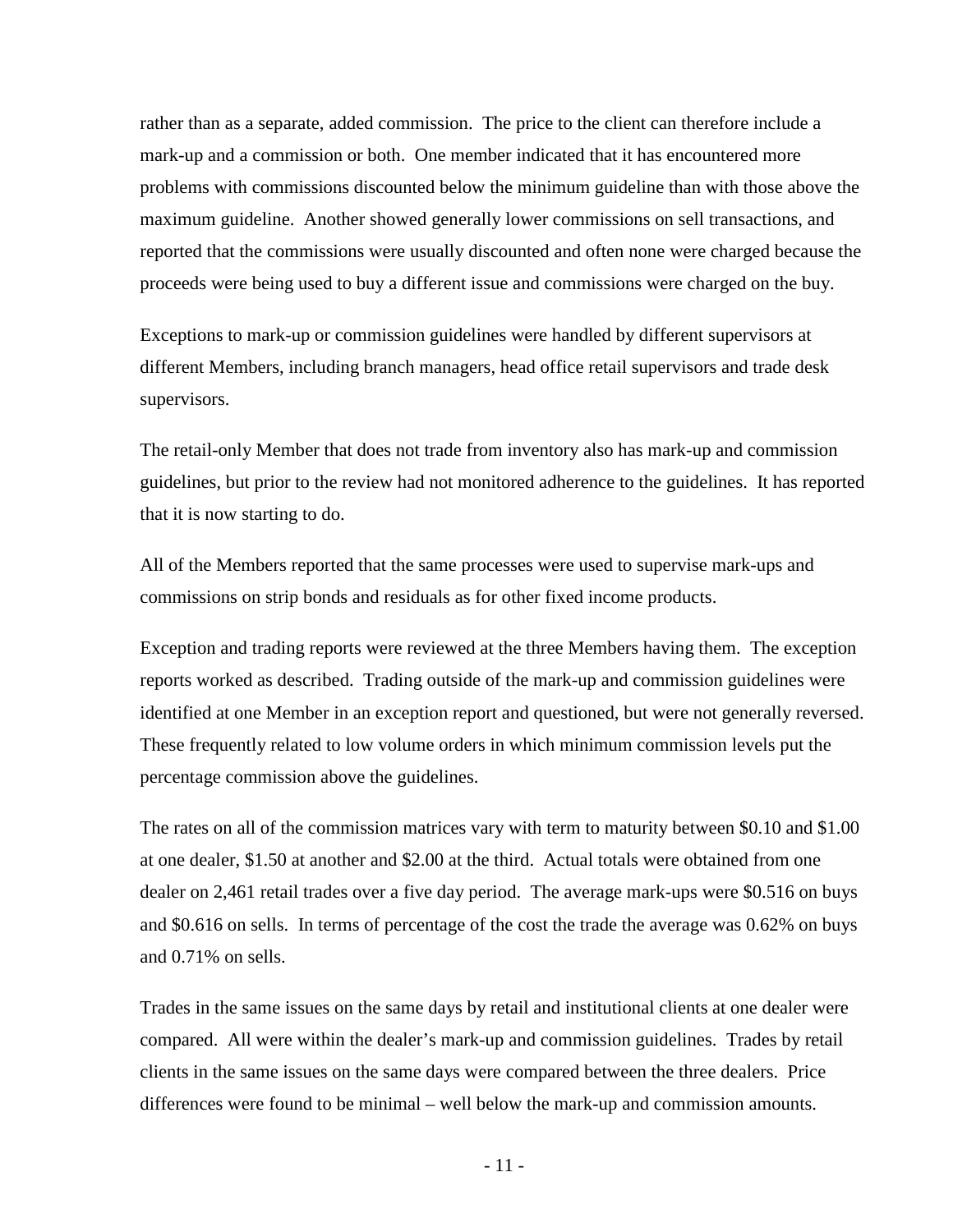## Suitability

Members did not separate fixed income suitability reviews from general retail account reviews, which look at overall portfolio suitability. One Member noted that these reviews tend to focus on equities, where the risks tend to be higher. All Members have exception reports for fixed income trades over \$100,000 in retail accounts, as required under IDA Policy 2, which are reviewed on a daily basis.

Samples of accounts at each Member trading in fixed income products found no suitability issues with respect to the debt portion of the portfolios, which tended to contain plain vanilla products. The one except was an account in which the concern related more to the age of the client than the stated investment objectives of 100% high risk. In that case the client appears to be related to the registered representative. The account was brought to the Member's attention for further review.

## 3. Best Execution

None of the Members considered best execution an issue. The institutional-only firm reported that its clients get prices from various dealers and will trade with the firm offering the best price. The retail firm reported that it has access to prices from several live trading systems, including those of major dealers and alternative trading systems and will go to the source offering the best price.

The three Members that do both retail and inventory trading indicated that trades to retail customers are generally from inventory at prices set by the institutional trading department for institutional customers, which have to be competitive. They are set against benchmark issues and the institutional trading departments monitor prices at other dealers and inter-dealer bond brokers to ensure that they are competitive. They indicated that the institutional market is highly competitive so they cannot allow their prices to get out of line with the competition.

The same three Members reported that they contribute to a weekly survey conducted by the Canadian Depository for Securities, which gives them reports on the high, low and mean prices of trades in various issues, and they seek to ensure that they have been "somewhere in the middle" as one Member put it.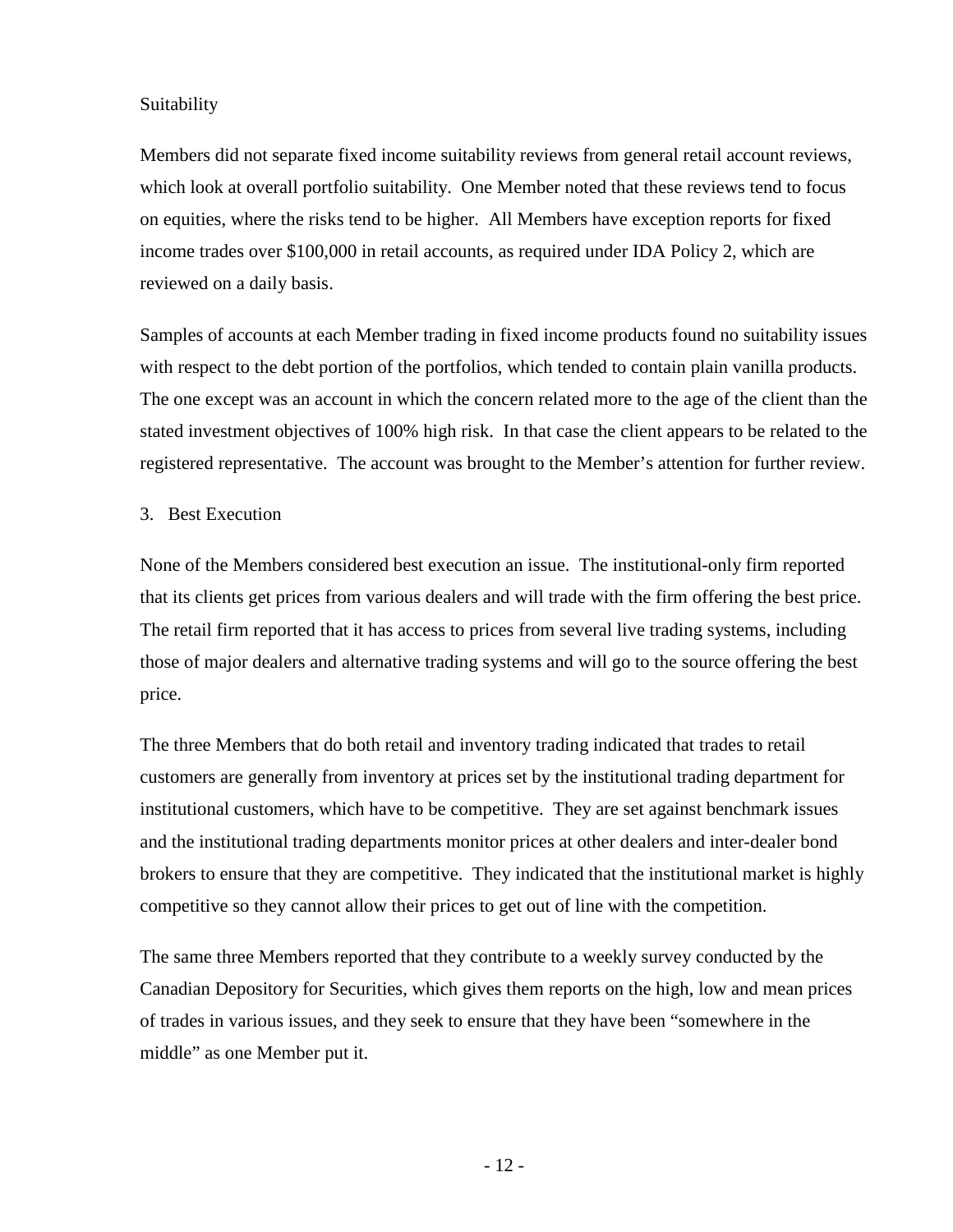### 4. Effectiveness of In-house Compliance

As noted with regard to each specific item above, no retail debt market problems were uncovered in the reviews.

Three of the dealers reported that their fixed income operations are subject to internal audit. None of the audits had uncovered any issues regarding retail debt market trading. The Members were also asked about client complaints regarding fixed income trading and none reported receiving any. Complaint logs were reviewed and supported that contention.

## **VI SECONDARY MARKETS – INSTITUTIONAL**

1. Confidentiality of Client Orders and Positions and Frontrunning

The policies, procedures and codes of conduct noted in Section III (regarding Policy 5) above all include sections requiring strict confidentiality regarding client orders and positions. However, as described in that section none of the Members reviewed viewed frontrunning as a debt market issue because of the nature of the market. One Member noted that any use by a dealer of knowledge of a client order in its own trading would quickly be identified by an institutional client and would result in loss of business.

Three of the five firms require pre-approval of all personal trades by fixed income department employees. The proposed trades are reviewed against grey and restricted lists. These firms also reviewed all trades in employee accounts to ensure that pre-approval was received. The only reports of violations of the rules related to pre-approval rather than the nature of the trade. At one firm these result in a warning letter on first offence. Another firm reported only one incident of improper trading in 4 years: the employee had put the trade through a discount broker and was suspended for three days without pay.

All firms also reviewed all employee trading according to the terms of IDA Policy 2, which requires disclosure of all accounts outside the firm and reporting of all trades in any external accounts.

One firm has a sophisticated review system that checks employee trades to determine patterns of trading ahead of clients or deals.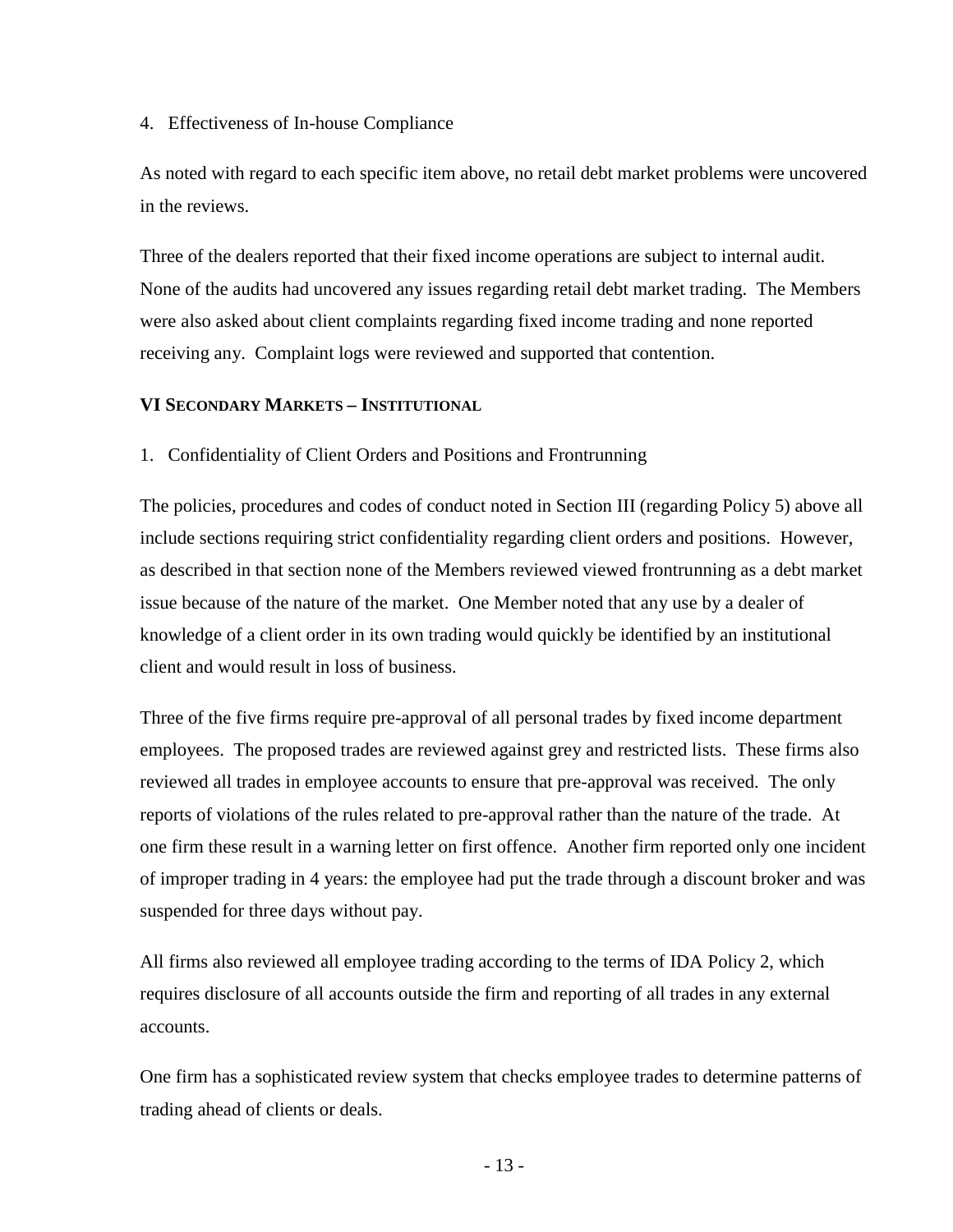## **VII. RECOMMENDATIONS**

The reviews did not find any evidence of serious problems in debt market trading at the selected Members. There were no customer complaints and no evidence of retail customers being charged exorbitant mark-ups.

What was found was inattention to some aspects of debt trading compliance, a feeling that the market is self-policing and that there simply are no issues of concern, combined with a general lack of focus on identifying what risks or exact types of improper activity might be worthy of attention.

Based on the reviews, IDA Sales Compliance makes the following recommendations.

- 1. Policy 5 should be reviewed and revised to try bring more specificity to the types of improper conduct that can occur in the debt markets and how they should be prevented. The results could take the form of a revision to the policy itself, definitional and best practice guidance for Members, or both. Both debt trading experts and Member compliance staff should be involved, as there is clearly a problem with a Policy noting issues that none of the Members reviewed seem to understand.
- 2. The IDA should conduct similar detailed debt market reviews on all Members. It is evident that some firms were not paying close enough attention to part or all of their compliance responsibilities with regard to debt trading activity, generally as a result of complacency. The reviews will both call attention to the requirements and provide a baseline of information on retail pricing practices.

The reviews should ensure that Members involved in underwriting and distribution of corporate debt issues have a process for making a determination whether knowledge of a particular negotiation, proposal, underwriting or distribution might have an impact on the market – debt or equity – so that appropriate procedures are put in place in those instances, however few, where non-public information about the issue is material.